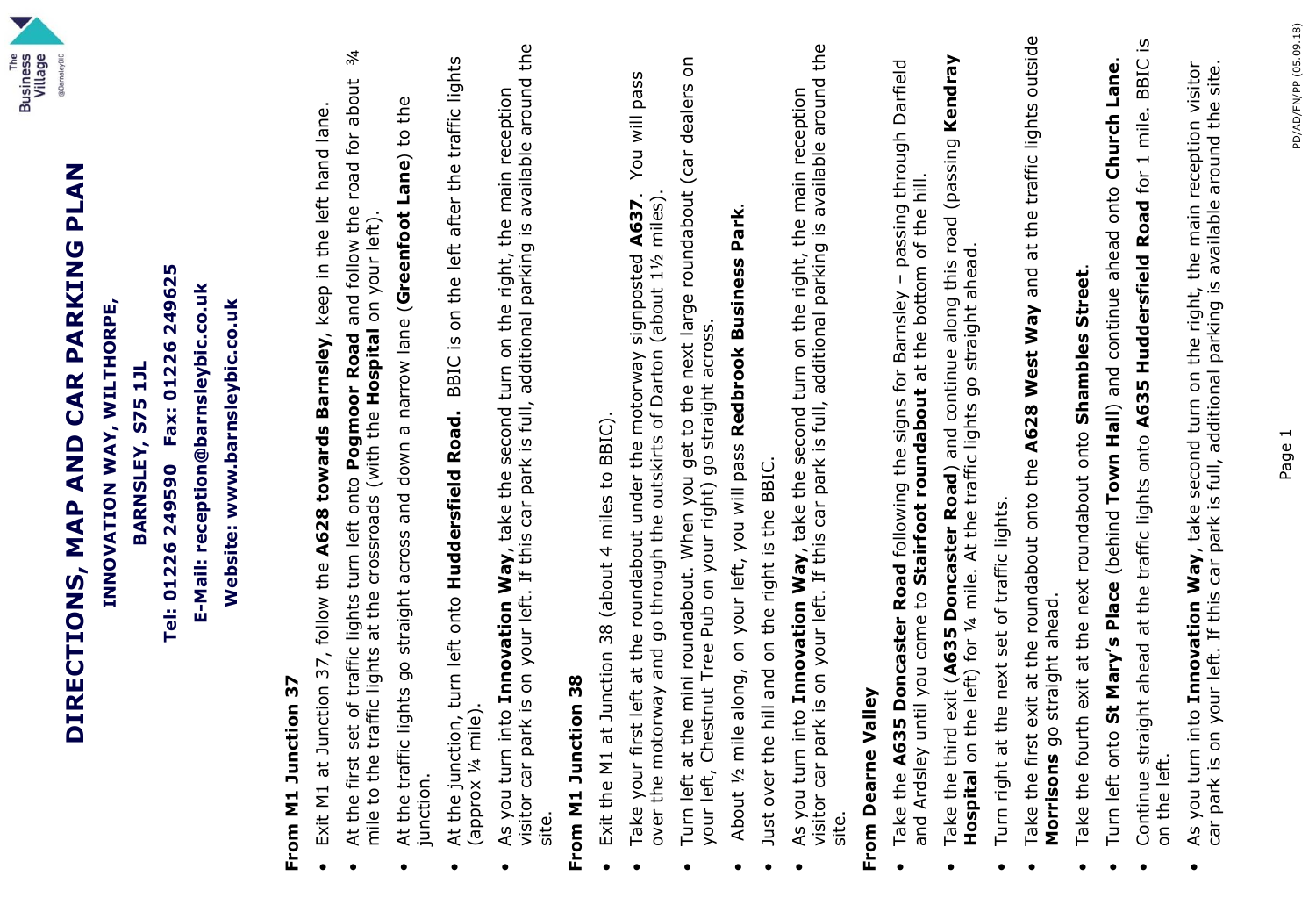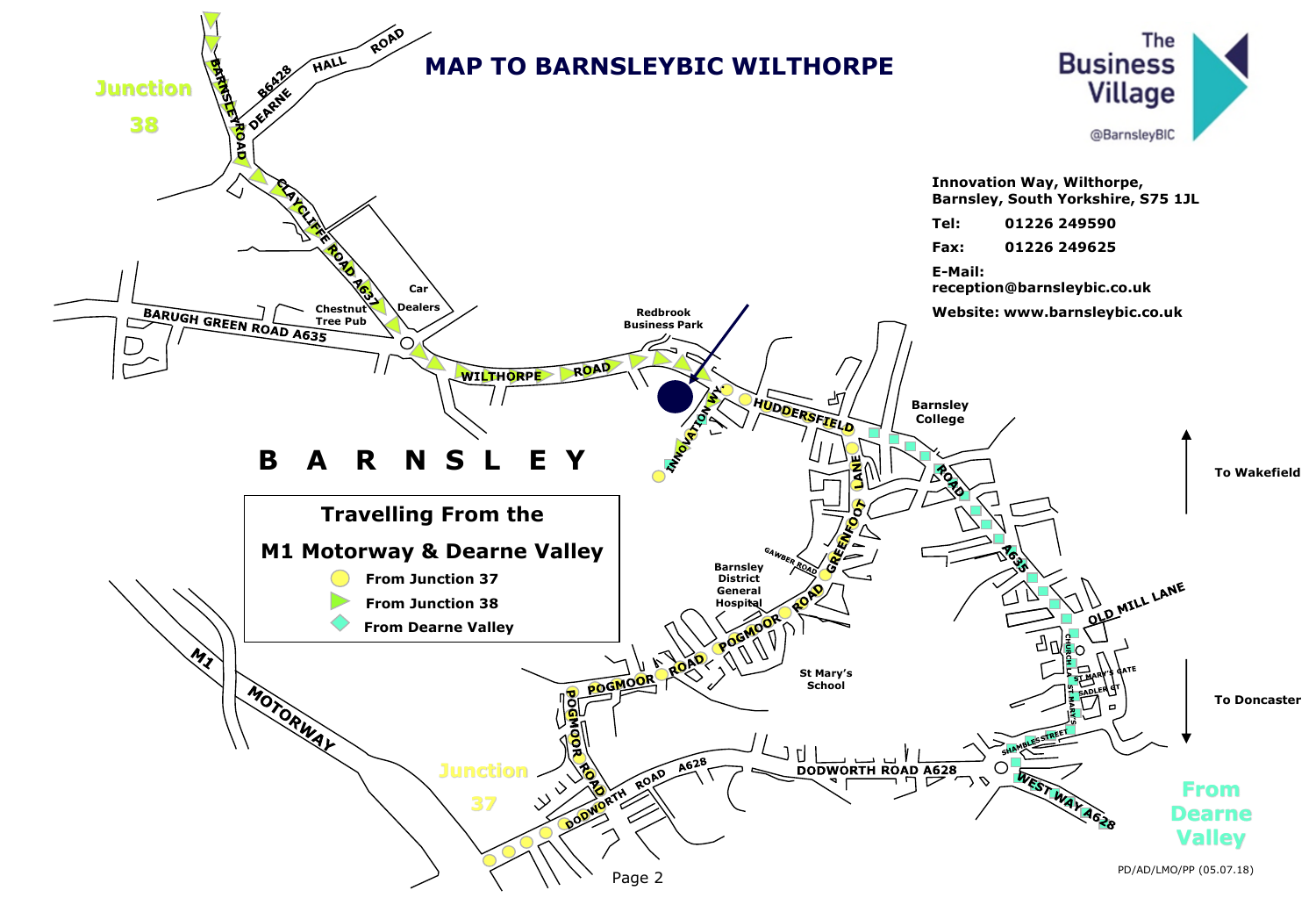### **MAP TO BARNSLEYBIC WILTHORPE**